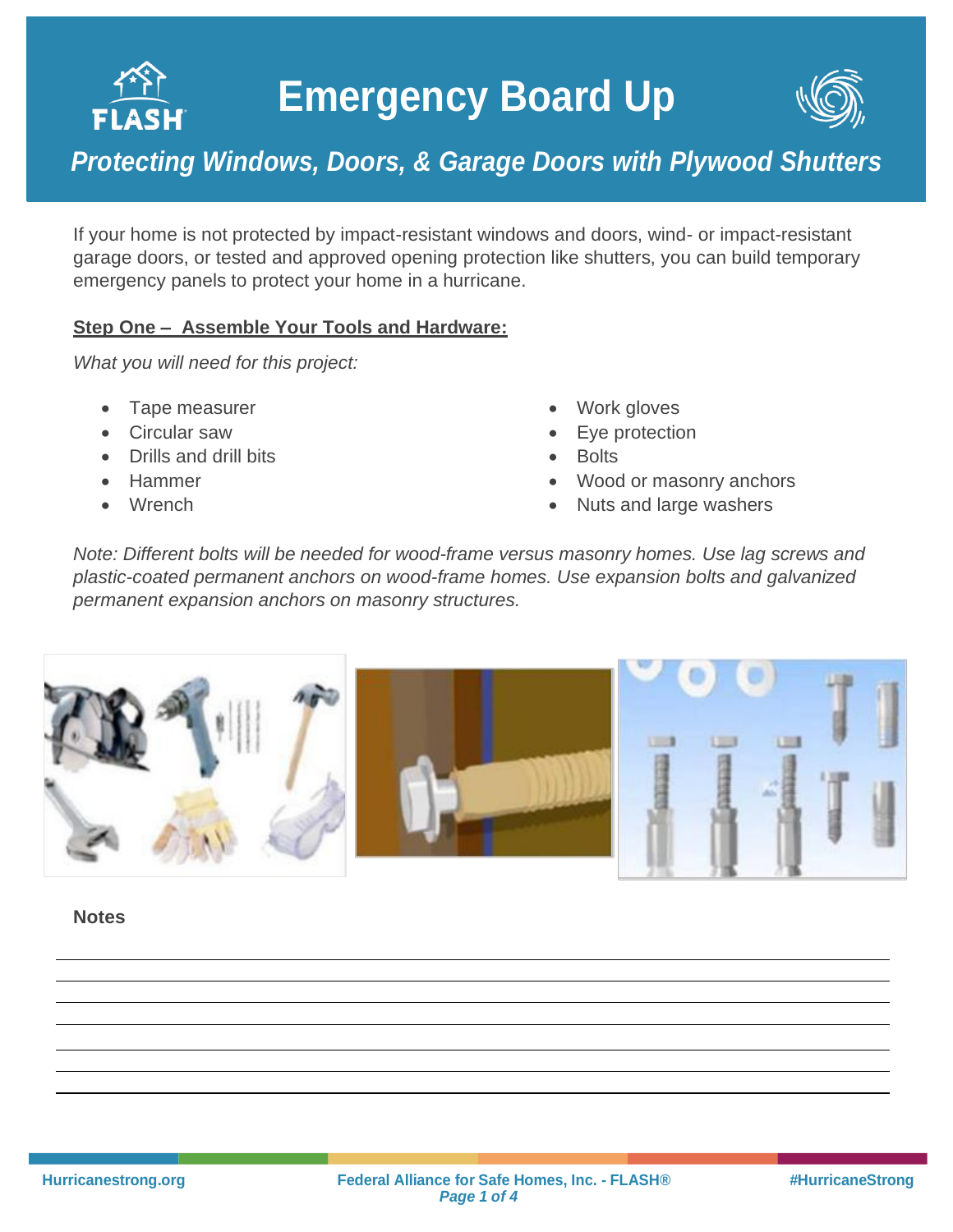



## *Protecting Windows, Doors, & Garage Doors with Plywood Shutters*

#### **Step Two – Plan the Project:**

- Count and measure each window and door on your home that has glass. Don't forget French doors, sliding glass doors, skylights, or older garage doors that are not wind or impactresistant. Be sure to include roof and gable end vents or any opening large enough to allow wind to enter your home if damaged.
- Measure each opening horizontally inside the exterior trim and vertically from the sill to the bottom of the top trim.
- Add eight inches to both the height and width to provide a four-inch overlap on all sides.
- Measure from the top of the sill to the top of the window and add four inches instead of eight when measuring windows with extended sills.
- Factor in that plywood sheets are typically 4 feet by 8 feet, so you can calculate how many sheets to buy. Be sure to purchase exterior grade (CDX) plywood that is 5/8-inch or greater.



#### **Notes**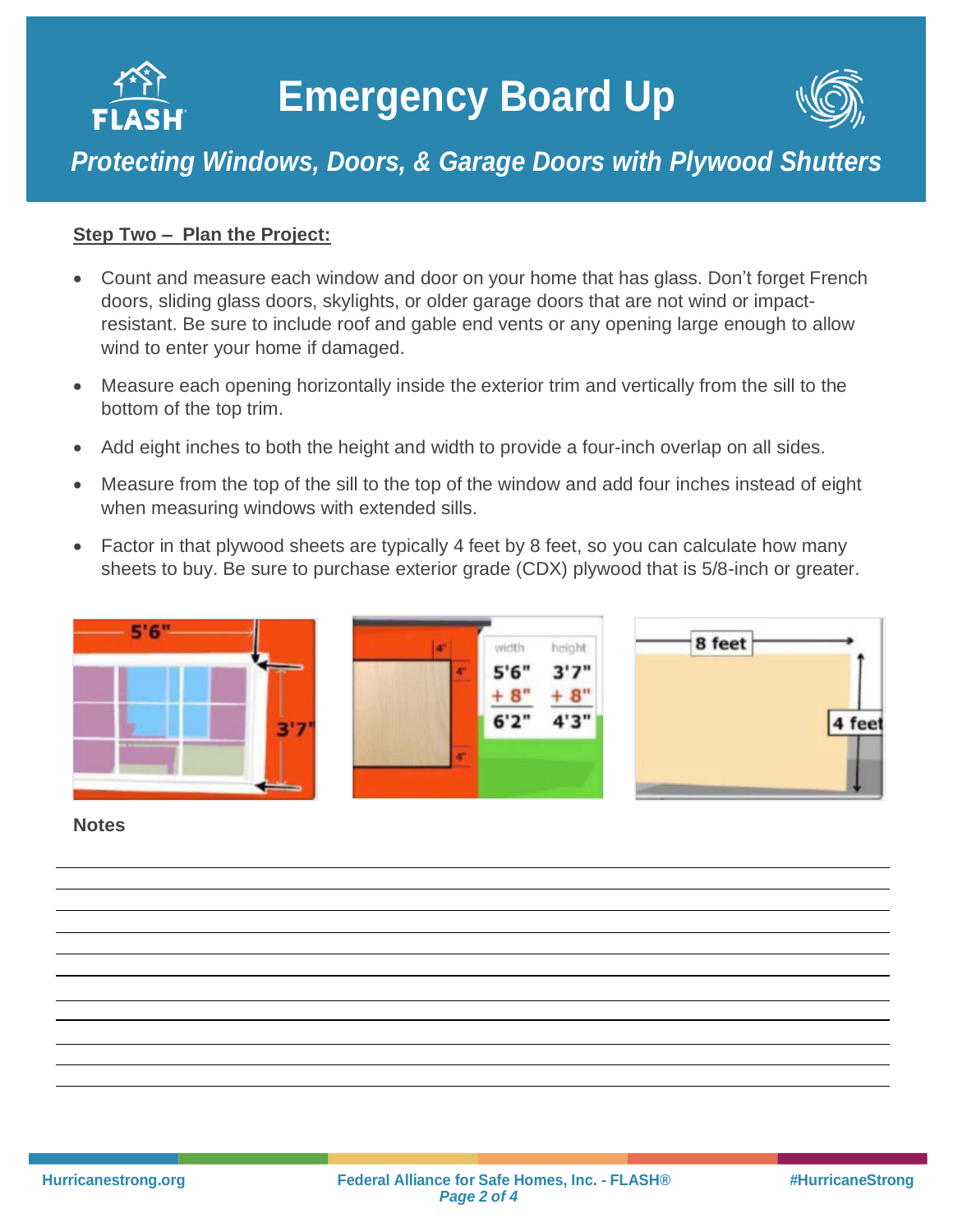



# *Protecting Windows, Doors, & Garage Doors with Plywood Shutters*

#### **Step Three:**

- First, drill holes in the same diameter as the bolts or screws, 2-inches in from the edges of the plywood at each corner and at 12-inch intervals around the panel.
- Next, hold the plywood firmly in place over the opening to mark where to drill mounting holes.
- If the windowsill is flush to the wall, secure the plywood on all four sides.
- If the windowsill extends out at the bottom, secure the plywood on the top and sides.
- For windows 3 feet by 4 feet or smaller installed on a wood frame house, use  $\frac{1}{4}$  inch lag screws and plastic-coated permanent anchors.
- Note, lag screws should penetrate the wall and frame surrounding the window at least 1<sup>3</sup>/<sub>4</sub> inches. For larger windows, use 3/8-inch lag screws that penetrate the wall and frame surrounding the window at least 2 ½ inches.



#### **Notes**